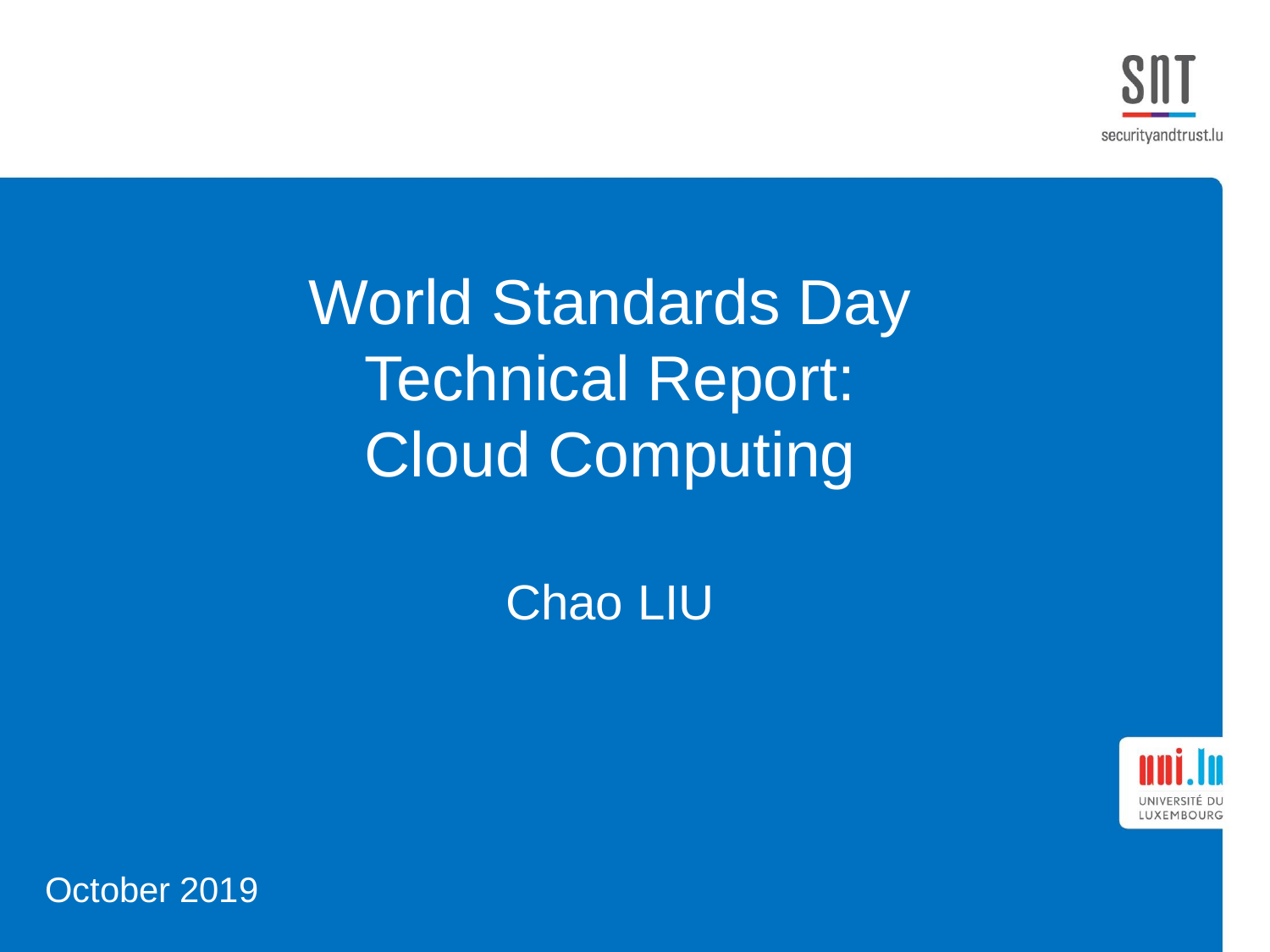# Cloud Market

- Compared with 2014, the use of cloud computing in the EU increased particularly in large enterprises in 2018
- 26 % of EU enterprises used cloud computing in 2018 (24.5% for Luxembourg )



#### Use of cloud computing services, 2014 and 2018 (% of enterprises)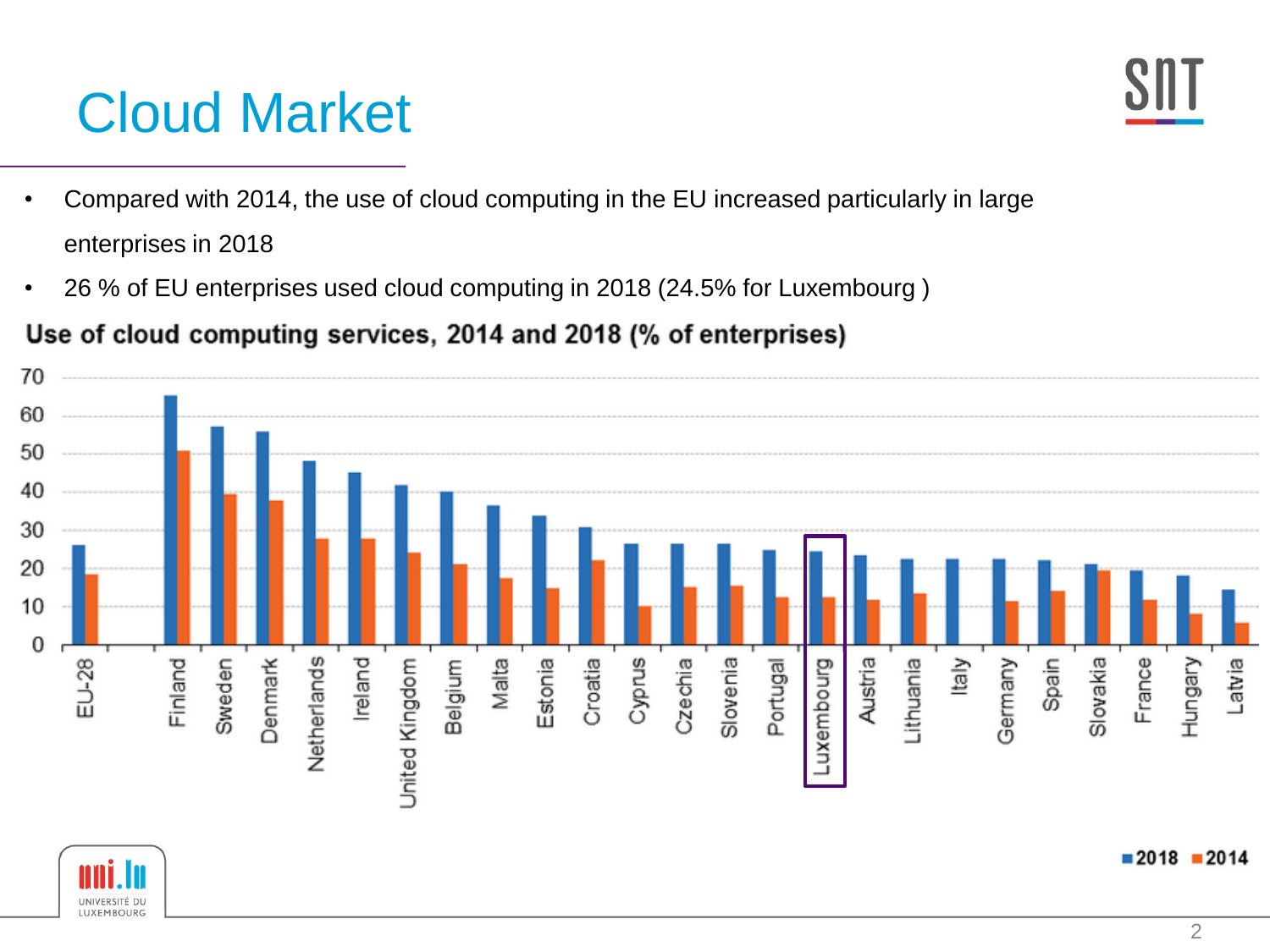

### Research Direction



Data protection and privacy in Cloud Computing

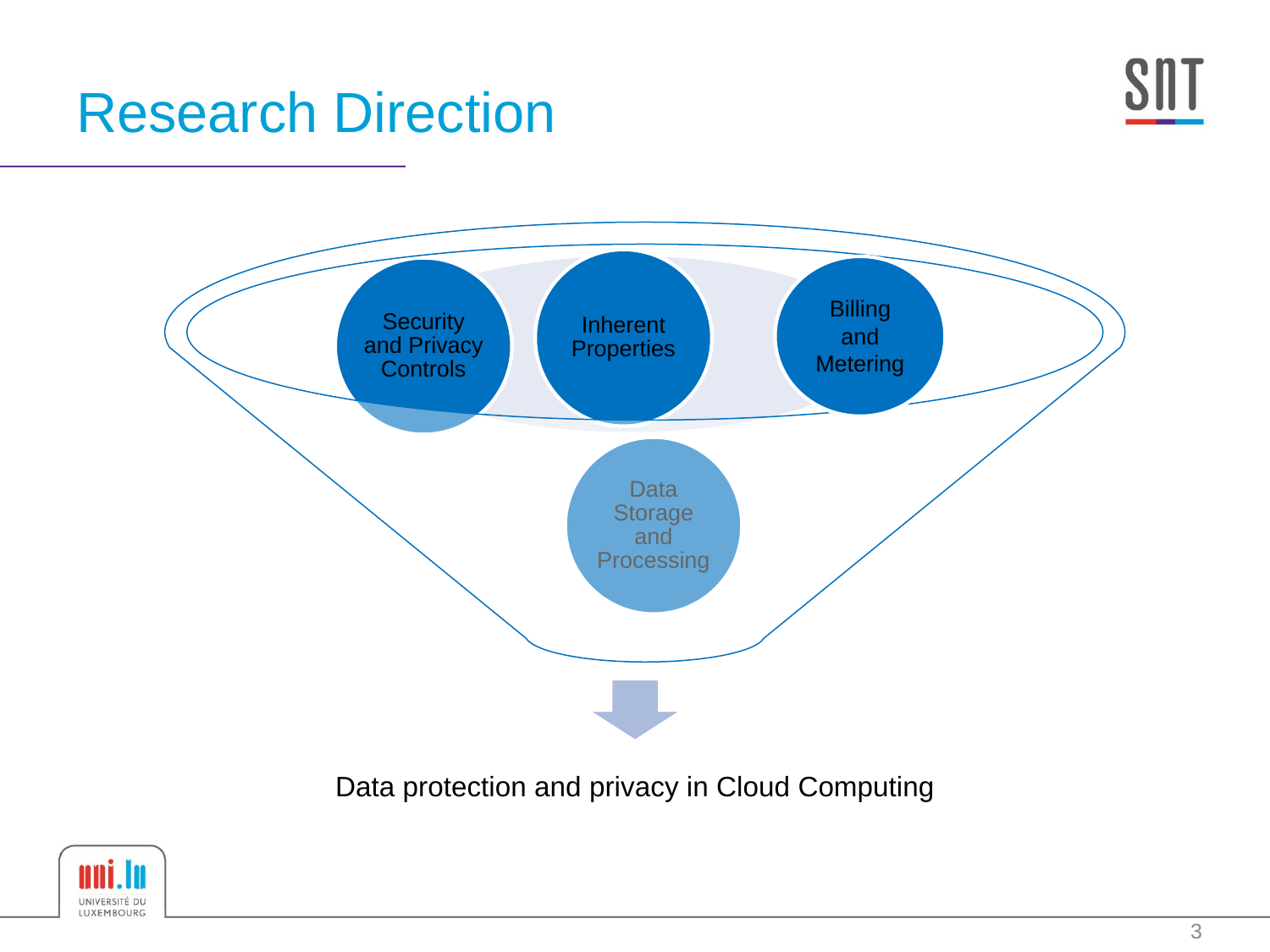

## Top Threats and Research Efforts



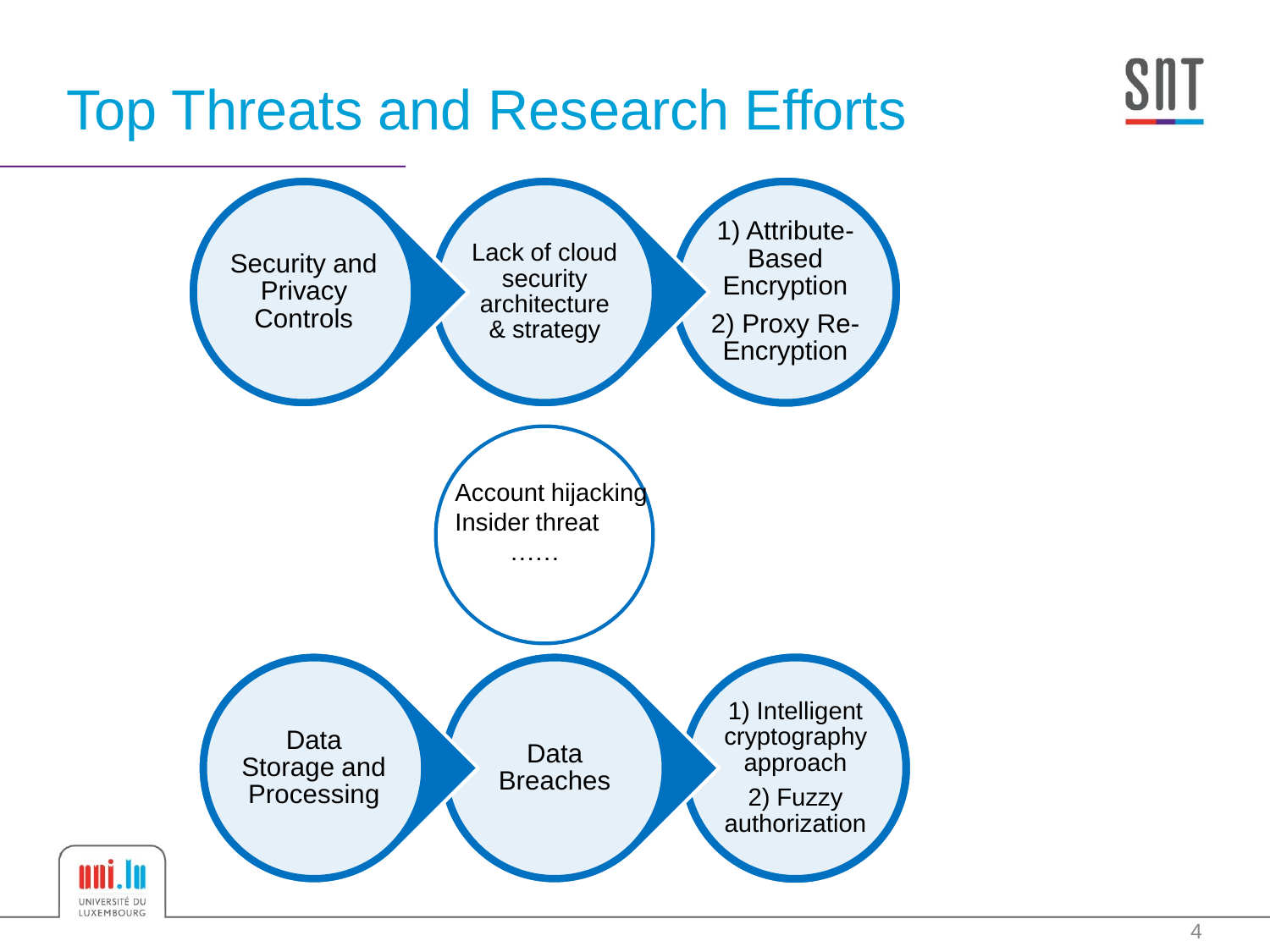# Major Standardization Activities



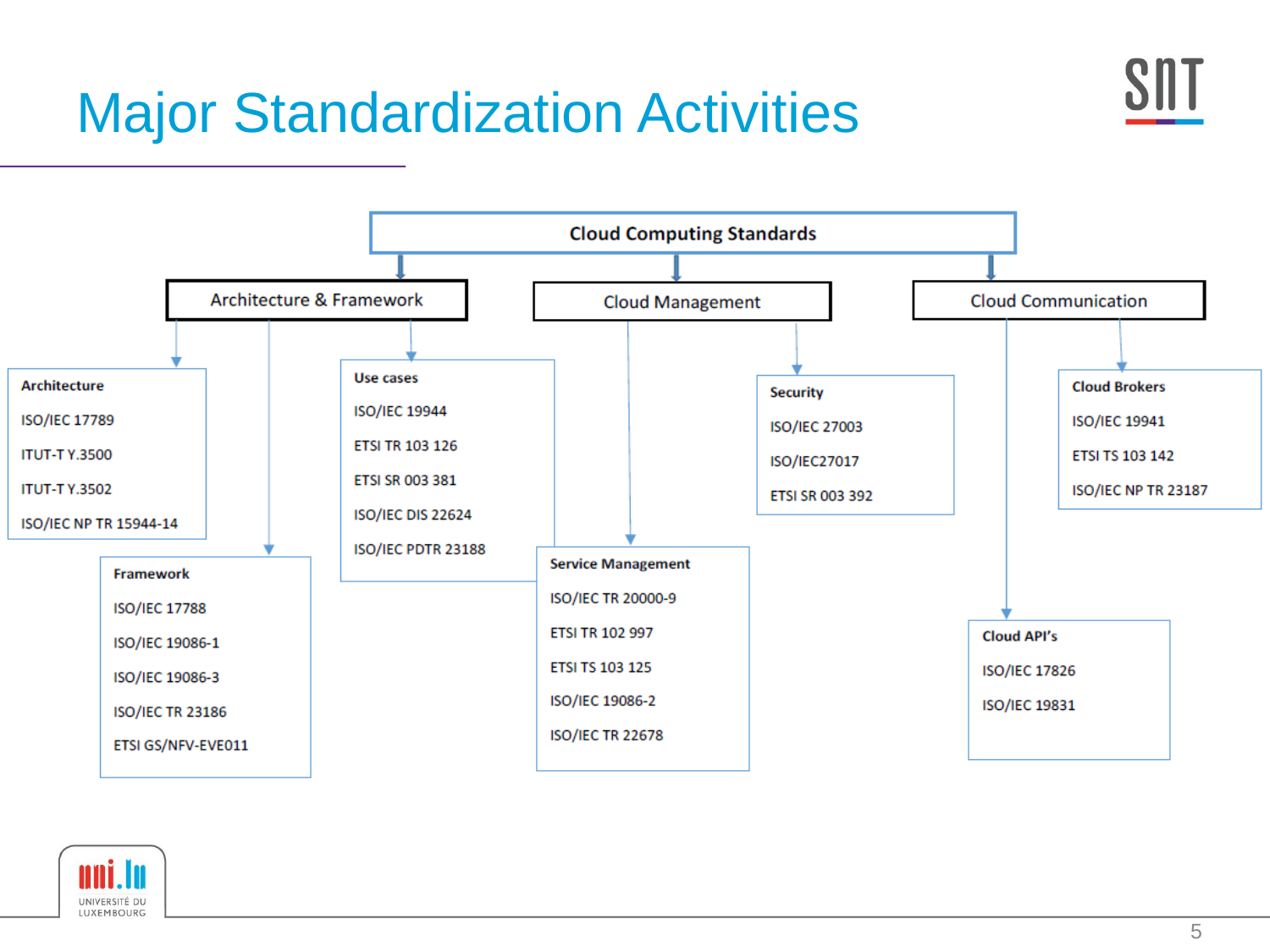# Gap Analysis



| Security and privacy<br>controls in the Cloud    | Lack of practical solutions to control cloud data access<br>based on trust and reputation                                                                                                                                             | ISO/IEC 27001, TR 23186: 2018<br><b>ISO/IEC 17789</b><br>Under-development: Little<br>ongoing efforts |
|--------------------------------------------------|---------------------------------------------------------------------------------------------------------------------------------------------------------------------------------------------------------------------------------------|-------------------------------------------------------------------------------------------------------|
| Inherent Properties of<br><b>Cloud Computing</b> | The interactions between different cloud service<br>providers and cloud partners has not been explored<br>and described in detail                                                                                                     | <b>ISO/IEC 19941</b><br>Under-development: TR<br>23187                                                |
| Data stored and<br>processed in the Cloud        | Lack of global regulations                                                                                                                                                                                                            | <b>GDPR</b><br>ISO/IEC 19944:2017/PDAM 1<br><b>ISO/IEC AWI 23751</b><br>ISO/IEC PDTR 23188            |
| <b>Metering and Billing for</b><br>cloud service | Lack of standardized and transparent metering<br>indicator and billing principle                                                                                                                                                      | <b>PDTR 23613</b><br>TR 23951, DIS 22624                                                              |
| General                                          | 1) A standardized and uniform terminology and<br>common description of cloud services for newly<br>innovative cloud service 2) Update reference<br>architecture 3) The need for establishing a standard<br>designed to simplify SLAs. | <b>ISO/IEC 19086</b><br>CD 22123<br>ISO/IEC 19086-1                                                   |